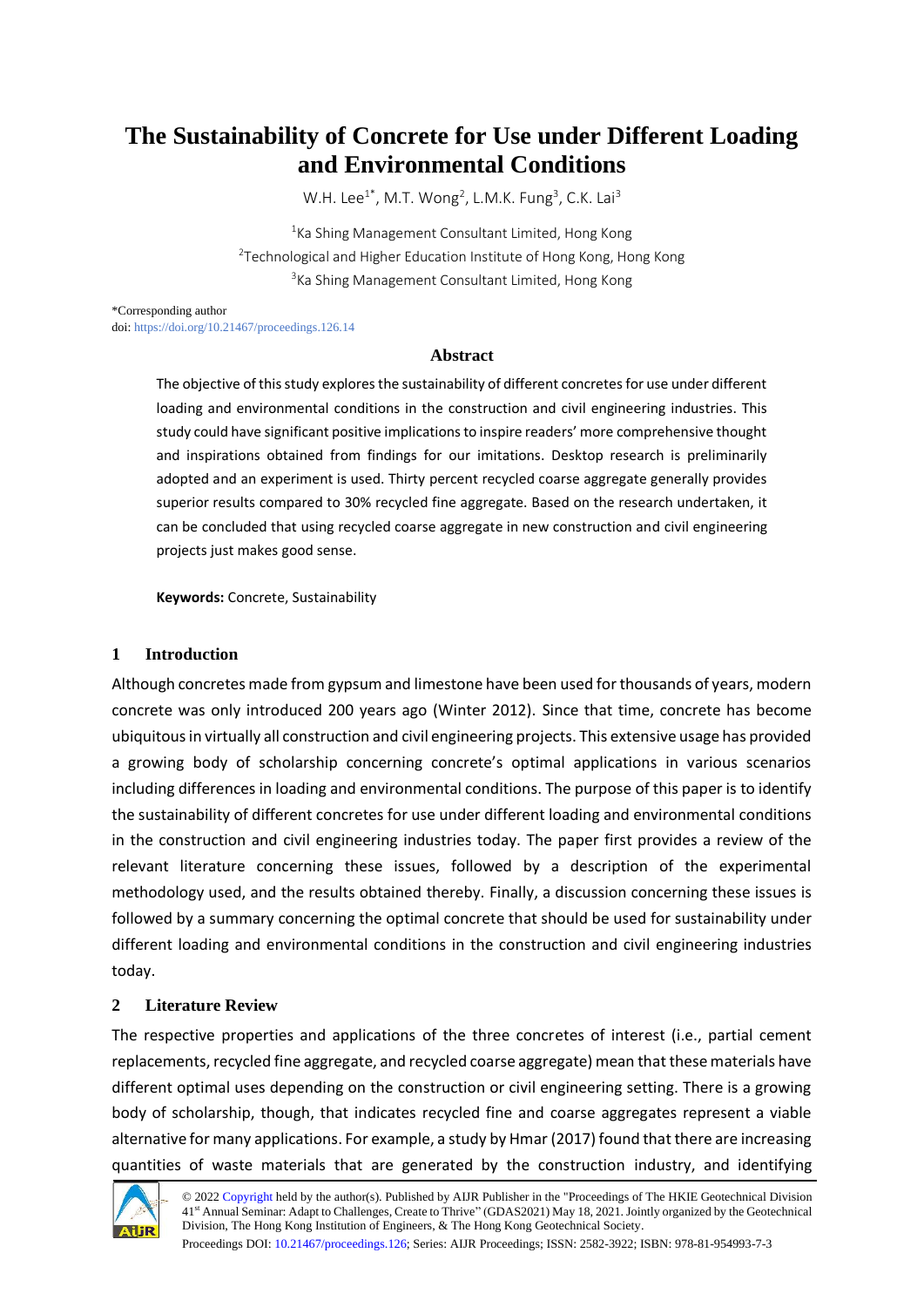#### *The Sustainability of Concrete for Use under Different Loading and Environmental Conditions*

opportunities to recycle these materials represents an important step towards developing sustainable building practices. In this regard, Hmar (2017) advises that, "Recycling of these construction waste aggregate (recycled aggregate) can play a vital role in economical as well as natural resources". In fact, recycled aggregates are playing an increasing vital role in reducing the environmental impact of major public works projects and additional applications continue to be identified (Booker 2011).

The production processes for fine and coarse aggregates are essentially the same, differing only in the extent to which the former is processed more than the latter (Hmar 2017). In either case, the use of recycled aggregates just makes good business and environmental sense because both are produced from "aged concrete that has been demolished and removed from foundations, pavements, bridges or buildings [and] crushed and processed into various size fractions" (Hmar 2017).

Moreover, the use of recycled aggregates has also assumed growing importance in recent years because the global supply of natural aggregates for concrete applications is finite and is diminishing rapidly (Nili et al. 2019). In this regard, Nili et al. (2019) emphasize that, "Today, the use of recycled aggregates as a substitute for a part of the natural aggregates in concrete production is increasing. This approach is essential because the resources for natural aggregates are decreasing in the world." Using recycled aggregates for new concrete applications is also more cost effective, making their use a win-win for the construction and civil engineering industries today.

Assuming that using partial cement replacements for new building projects results in the same carbon footprint as the original manufacturing and transportation processes that were involved, it is therefore also important to determine which type of recycled aggregate is best suited for different applications and these issues are discussed in the experimental methodology section that follows below.

### **3 Methodology**

Drawing on the seminal work by Hmar (2017) who investigated the respective properties of recycled aggregates, the experimental method involved analyzing the percentages of recycled aggregates obtained from a nearby demolished building that could partially or completely replace natural aggregates in terms of their weights (in this case, 0%, 30%, and 100%). In addition, the cast concrete cylinders and cubes use the various percentages of aggregates which were then subjected to laboratory testing with respect to, water absorption, aggregate impact and aggregate abrasion values. The respective properties of natural aggregate concrete (NAC) versus recycled fine and coarse aggregate concrete were evaluated with respect to their compressive strength, workability, and tensile strength. The experimental methodology also compared various properties of the coarse and fine aggregates with respect to particle size distribution and compressive testing.

### **4 Results**

The results of this analysis showed that concrete that contained as much as 30% recycled aggregates exhibited the same strength as conventional concrete; however, additions of recycled aggregates beyond this limit is not recommended since it would make the resulting material nonconforming to specifications for water absorption and impact value. The respective cube compression strength of natural aggregate compared to 30% replacement and 100% replacement of coarse aggregate is depicted in Figure 1.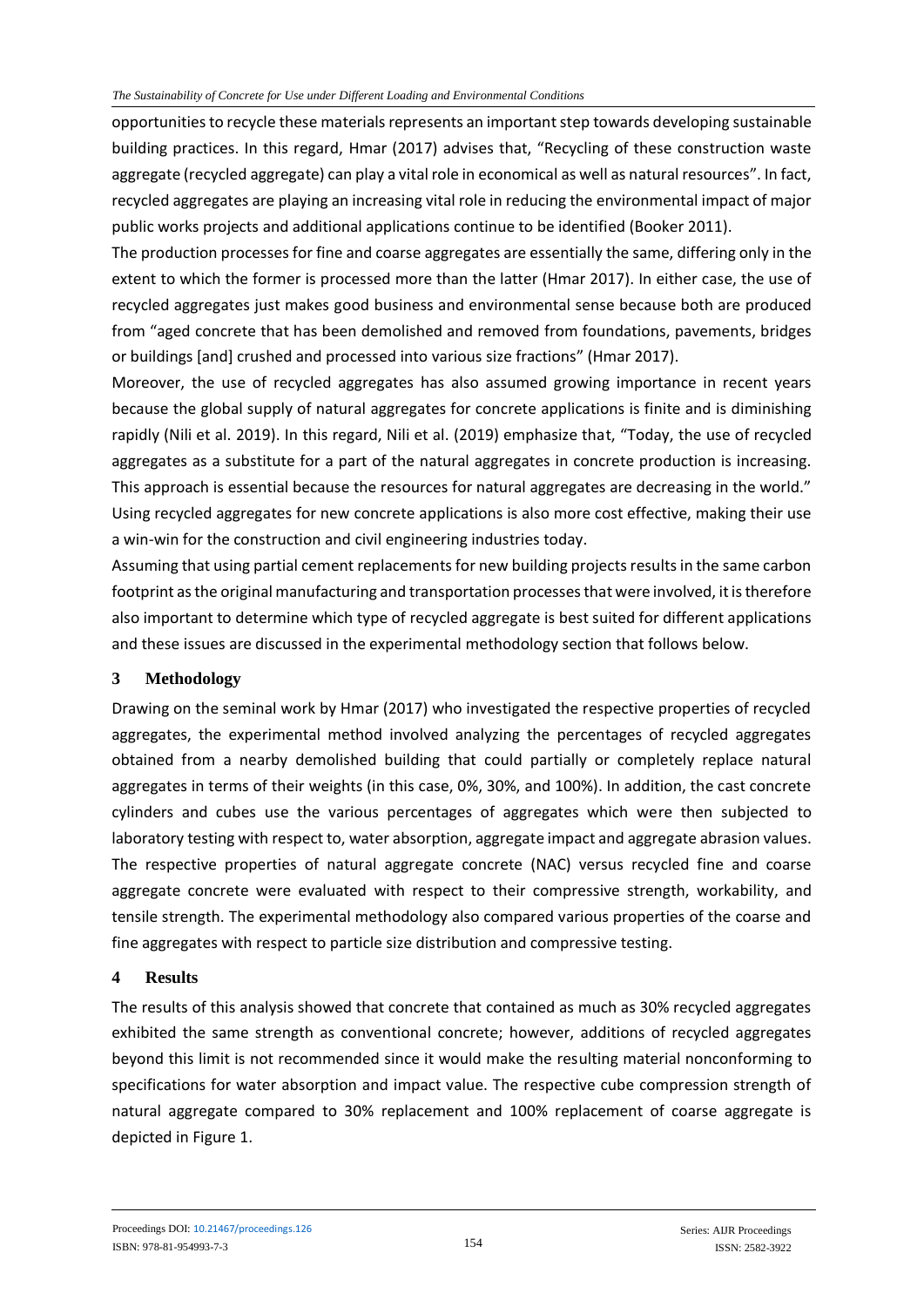



Likewise, the respective split tensile strength of natural aggregate compared to 30% replacement and 100% replacement of recycled coarse aggregate is depicted in Figure 2.



**Figure 2:** Comparison of split tensile strength of NAC (blue line) versus 30% replacement (red line) and 100% replacement (green line) with recycled coarse aggregate.